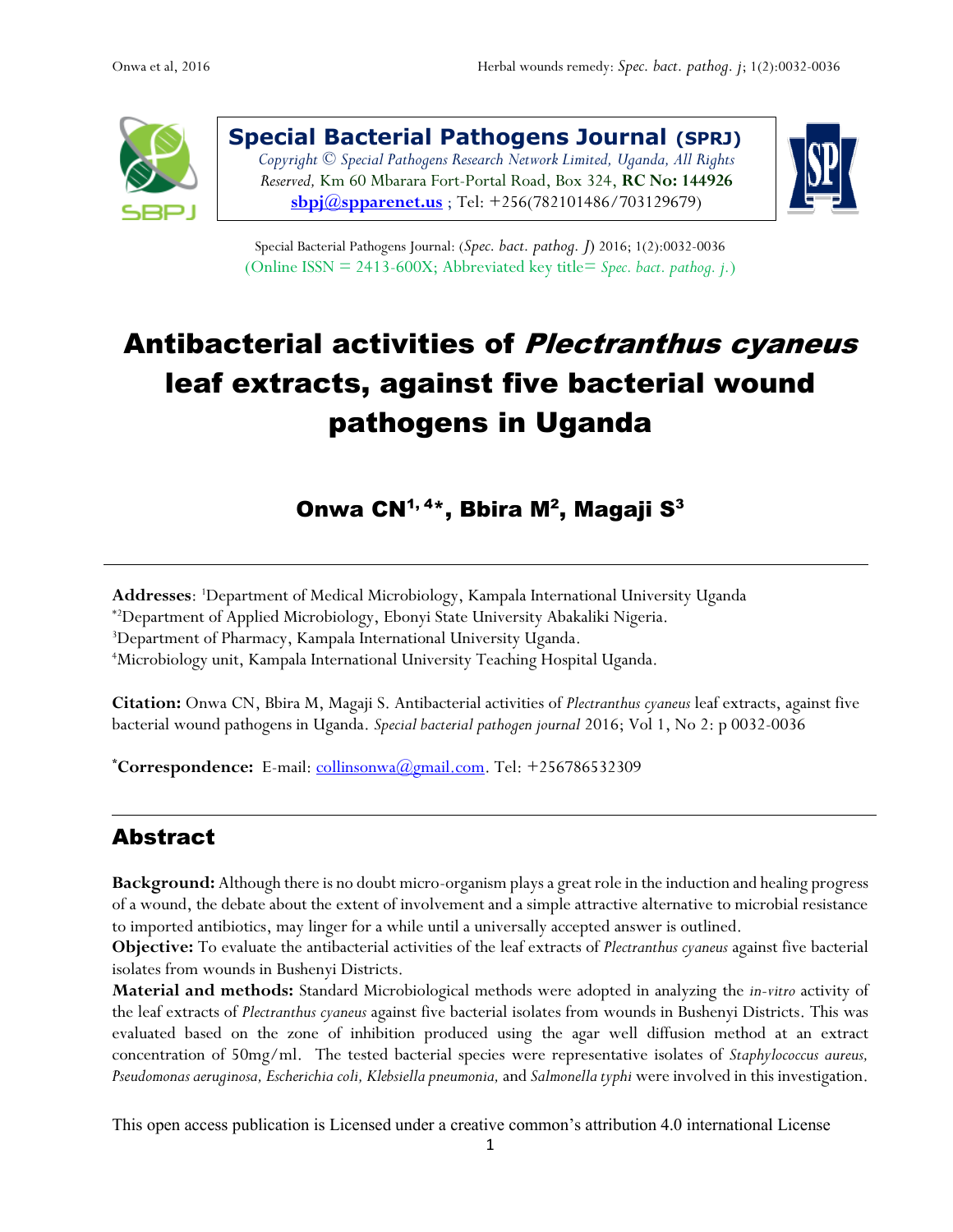**Results:** Only *Staphylococcus aureus* was inhibited by various fractions of the leaf extracts. The greatest activity shown by a zone of inhibition of 22mm against *Staphylococcus aureus* was observed with the cold water extract, followed by a 16mm zone by the hot water extracts and the least zone of 12mm by the ethanolic extract. The phytochemical compounds were analyzed using the chemical method on the different extracts. The following phytochemicals were found; saponins, tannins, flavonoids, alkaloids, terpenoids, and steroids in all the extracts while only phenol was found in the cold water extract.

**Conclusion:** This study has thus justified in part the use of *Plectranthus cyaneus* in wounds treatment. Therefore the plant holds a promise as a potential ethnopharmacological source for treating infections caused by *S. aureus* on wounds.

Keywords: *Plectranthus cyaneus*, antibacterial activity, extracts.

## Introduction

The use of medicinal plants for the treatment of various infections in traditional communities has been an age-long global practice. It has been estimated that 80% of African population use herbal regimen for treatment and control of diseases (1). *Plectranthus* is a large genus, with more than 350 species from the family of Lamiaceae. It has a rich diversity of ethnobotanical and medicinal uses by natives in Asia, East Hindis, and Africa. Several species are used as a folk medicine for skin irritations, antiseptics, vermicide, and nausea. Many species of the genus possess interesting medicinal properties such as the extract of *P. barbatus* used for the treatment of stomach ache and as a punitive, nausea, gastritis, and intestinal spasms agent in Brazil (2). Though most herbal medicines have confirmed antibacterial activity, they are not yet commercially available until their mode action and dosage are confirmed (3). Compared with most of the currently used commercial antibiotics, natural antibacterial compounds appear to have the benefits of lesser side effects and toxicity as well as higher stability (4). Recently, the emergence of multi, extensive, or total drug resistance due to the extensive drug abuse and/or over-use of antibiotics has become an increasingly serious problem,

making the development of alternative antibiotics a very urgent issue.

Antimicrobial resistance threatens the effective prevention and treatment of an ever-increasing range of infections caused by bacteria, parasites, viruses, and fungi. We are in a postantibiotic era, in which common infections causing minor injuries can now kill patients as if there were no remedy. It used to be an apocalyptic fantasy to talk about resistance or treatment failure when the antibiotic was newly discovered but now it is very real in this  $21<sup>st</sup>$ century (5). In recent years, with increasing technology and medical knowledge, people have become more aware of the quality of medical care so much so that sick people expect more specialized attention from healthcare providers to reduce microbial infection to the barest minimum. . The livestock and aquaculture industry has included some antibiotics in animal feed with the ultimate goal of preventing infectious diseases commonly associated with livestock industries. This practice may lead to bacteria development of resistance to conventional antibiotics. Drugresistant bacteria spread among different hosts, which in turn may lead to the emergence of multiple drug-resistant bacteria strains (6). According to the clinical epidemiology analysis reports, *Staphylococcus aureus*, and *Pseudomonas aeruginosa* have become the most common nosocomial infection and drug-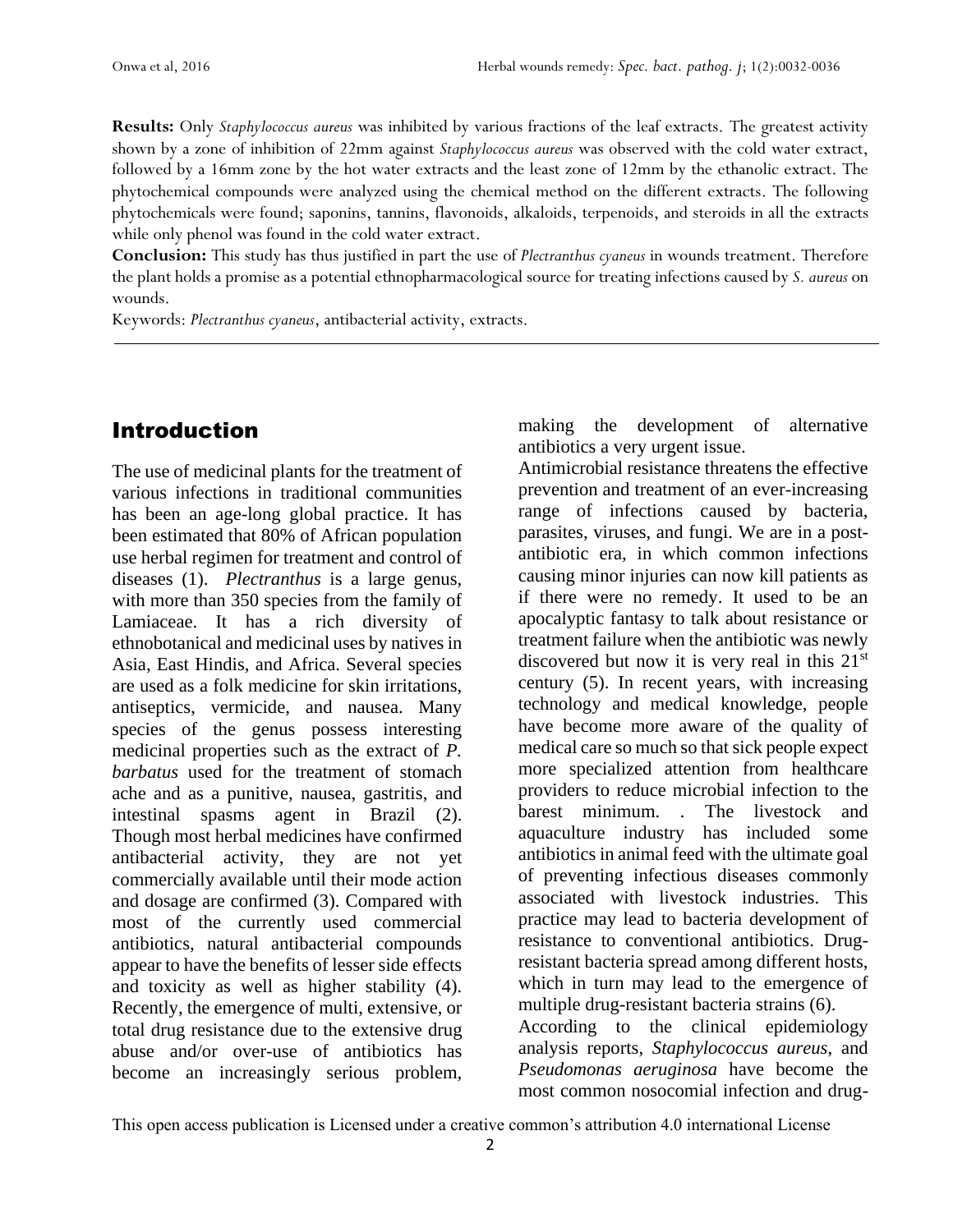resistant strains, with infection rates as high as 50% (7). These clinical drug-resistant strains have increased the treatment difficulty or even led to the outbreak of severe nosocomial infections, and this lack of effective therapy has led to an urgent search for more diverse and novel antibacterial substances to improve the management of tropical diseases.

However, herbal medicine composition is a complex mixture of different phytochemical compounds acting by different mechanisms, which makes it difficult for pathogens to develop resistance (8). The primary benefit of using herbal drugs is that they are relatively safer and cheaper than the synthetic alternatives (9) or conventional antibiotics of which a good number of them have been found to have different side effects including being: neurotoxic, nephrotoxic, and hypertensive while few others cause severe damage to the liver and bone marrow depression (10). The natural products of medicinal plants may give new antibacterial, antifungal, and antimicrobial agents when organized research prospecting for bioactive compounds is conducted (11-12). This provides a rationalization for studying medicinal plant extracts as a possible source of alternative therapy against infectious diseases especially those due to resistant microorganisms in a resource-limited setting. *Plectranthus caninus, P. laxiflorus, and P. barbatus* are used in the treatment of teeth and gum disorders. It is also reported that *P. amboinicus and P. barbatus* are used to treat a wide range of diseases such as treatment of digestive system disorders, skin conditions and allergies, infections and fever, genito-urinary conditions, pain, respiratory conditions, and muscular-skeletal conditions (13). *Plectranthus cyaneus* locally known as Kibwankulata in central Uganda, is an indigenous vegetable that has many medicinal uses, especially for the treatment of common illnesses such as cough,

convulsions, malaria, stomach upset, headache, skin infection, asthma, and urinary conditions, and wound (13).

The plant extracts especially from the leaves have been reported to possess antioxidant, antibacterial, anti-inflammatory, and fungitoxic activities (13). The geographical location of the study area from where the leaf was collected may have implications on the outcome of the investigation to be conducted with the leaf extracts, the activities of the leaf extracts against common tropical agents of infection, and the composition of the phytochemical compounds present in the leaf extract. With such abundant natural resources in our environment which contain active compounds against agents of infection, researchers that will search for and validate active compounds from these medicinal plants are welcome. It is based on these premises that local *P. cyaneus* were identified and analyzed for their potent antibacterial properties. This study was therefore aimed at providing preliminary scientific data on the antibacterial activities of *Plectranthus cyaneus* leaf extract as used by the local dwellers in wound treatment. Screening the plant extract for possible phytochemicals likely to be associated with any observed antibacterial activity will be a step forward in the ultimate goal of designing effective disease outbreak interventions with local medicinal plants.

# Materials and methods.

## Experimental preambles:

Fresh plants of *Plectranthus cyaneus* were collected from farmlands around Ishaka-Bushenyi Municipal Council of Uganda. These were then taken for identification by a botanist at Mbarara University of Science and Technology (MUST). The leaves were washed thoroughly and air-dried to crispiness under the shade for two weeks. The dried materials were reduced to coarse form using a pestle and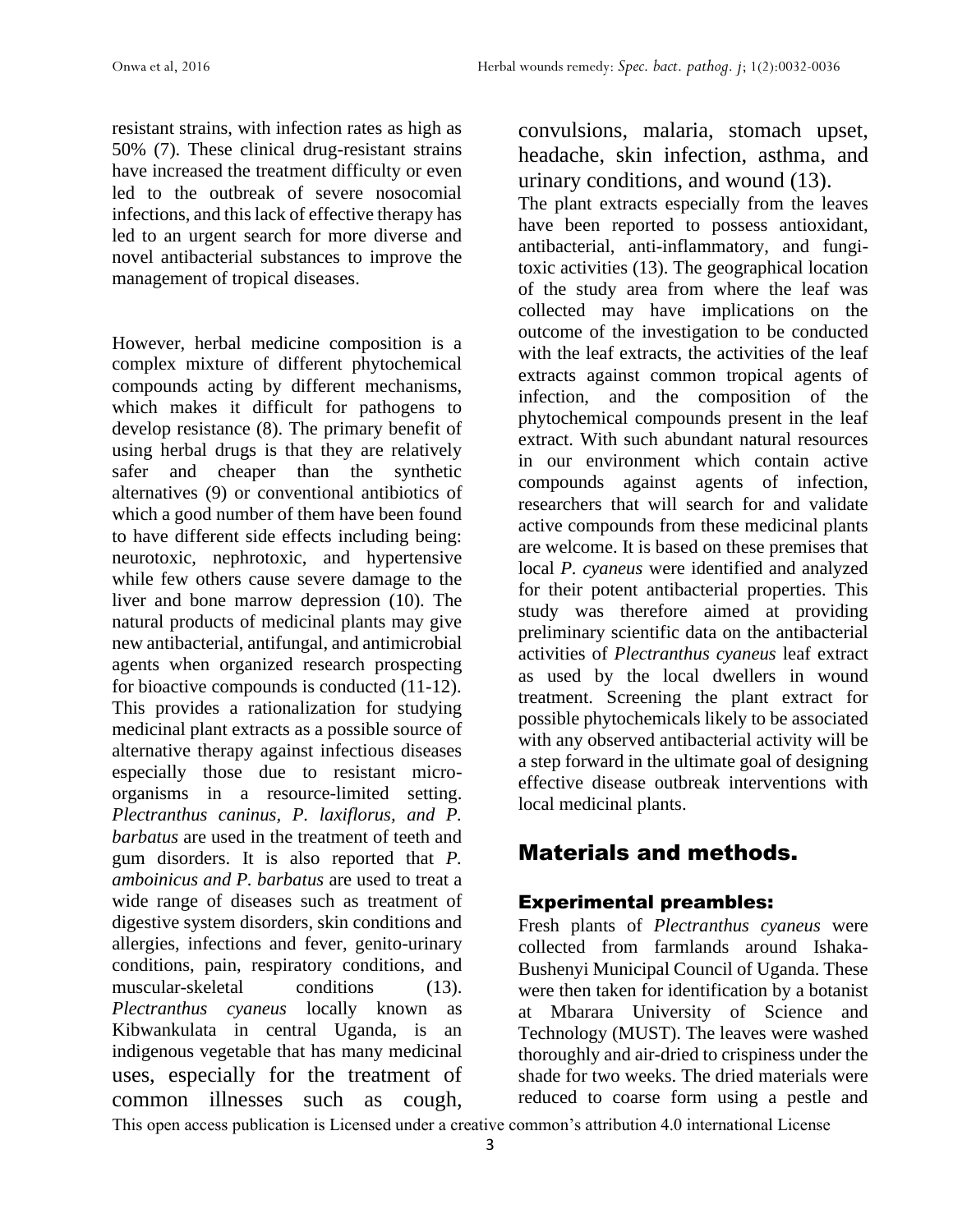mortar and further pulverized using an electrical blender to very fine particles. The powdered extract obtained was stored separately in polyethylene bags awaiting analysis. All glassware used was washed with detergent and bleach, rinsed with distilled water, air-dried, and sterilized on a hot air oven at  $160^{\circ}$ C for 1 hour. Distilled water and all prepared media (Muller Hinton Agar) were sterilized in the autoclave at  $121^0C$  at 15 psi for 15 minutes. The pure clinical isolates of the following bacterial pathogens were obtained from the microbial bank of pure clinical isolates, Microbiology laboratory unit, Kampala International University Teaching Hospital, Ishaka, Uganda. The microorganisms obtained from KIUTH included; *Staphylococcus aureus Escherichia coli, Klebsiella pneumonia, Pseudomonas aeruginosa, and Salmonella typhi*. The cultures were maintained at 4°C on nutrient agar slants in a refrigerator.

## Extraction of active agents from plant Material

Extraction was done in three different phases; Ethanolic extract, cold water extract, and hot water extracts. For **cold water extraction,** two hundred grams (200g) of the powdered *Plectranthus cyaneus* leaf was weighed and soaked in 1000ml of sterile distilled cold water, agitated manually until all the powder were fully dissolved in the water, and allowed to extract for 48hours or stand undisturbed for two days. Then each extract was centrifuged using 800-1 Centrifuge Machine at 5000 rpm for 10 minutes, filtered using a Whatmann No 1 filter paper. The filtrate was evaporated in a water bath at  $50^{\circ}$ C to dryness. The extract was stored at 4<sup>o</sup>C in a refrigerator until needed. For **hot water extraction**, two hundred grams (200g) of the powdered plant material was soaked in 1000ml of hot water (boiled for 30minutes) and allowed to extract for 48 hours or stand undisturbed for two days. The extract was centrifuged using an 800-1 Centrifuge

Machine at 5000 rpm for 10 minutes, filtered, and evaporated to dryness using a water bath at 50 $^{\circ}$ C. The extract was then stored at 4 $^{\circ}$ C until needed. For **ethanolic extraction,** two hundred grams (200g) of the powdered plant material was soaked in 1000ml of absolute ethanol for 48h at  $25^{\circ}$ C with occasional stirring. The extract was centrifuged using an 800-1 Centrifuge Machine at 5000 rpm for 10 minutes, filtered, and then evaporated to dryness in a water bath at  $50^{\circ}$ C. The extracts were tested for sterility by inoculating 1ml of cold water, hot water, and ethanolic extracts on sterile Mueller Hinton Agar (MHA) and incubated at  $37^{\circ}$ C for 24 hours. If no growth was seen in the media containing the inoculated extracts after incubation, this indicated that the extract was sterile. The sterile extract and culture media were then used to assess for the antibacterial activity of the extract.

## Antimicrobial susceptibility test

The agar well diffusion method of (14-16) was adopted for this experiment. Briefly, the culture media,

(Mueller Hinton broth) was prepared as specified by the manufacturer (Mast diagnostics India). It was autoclaved, poured ascetically into sterile Petri dishes, and allowed for about two hours to gel. The standardized bacterial cell suspension  $(10^6$ cfu/ml) was poured evenly onto each gelled agar plate and dried for 5 minutes in the incubator at  $37^{\circ}$ C. The plant extracts were then reconstituted using distilled sterile water to obtain the working concentrations of 50mg/ml. Two hundred microliters (200μl) of the extracts were then inoculated into the agar wells (6 mm diameters). The negative control was 200μl of sterile distilled water, while the positive control was 5μg/ml of ciprofloxacin. The plates were allowed to stand for 30minutes on the workbench for pre-diffusion of the extracts before the plates were incubated at 37°C for 24 h. The experiment was carried out in triplicate to ensure that the mean results obtained are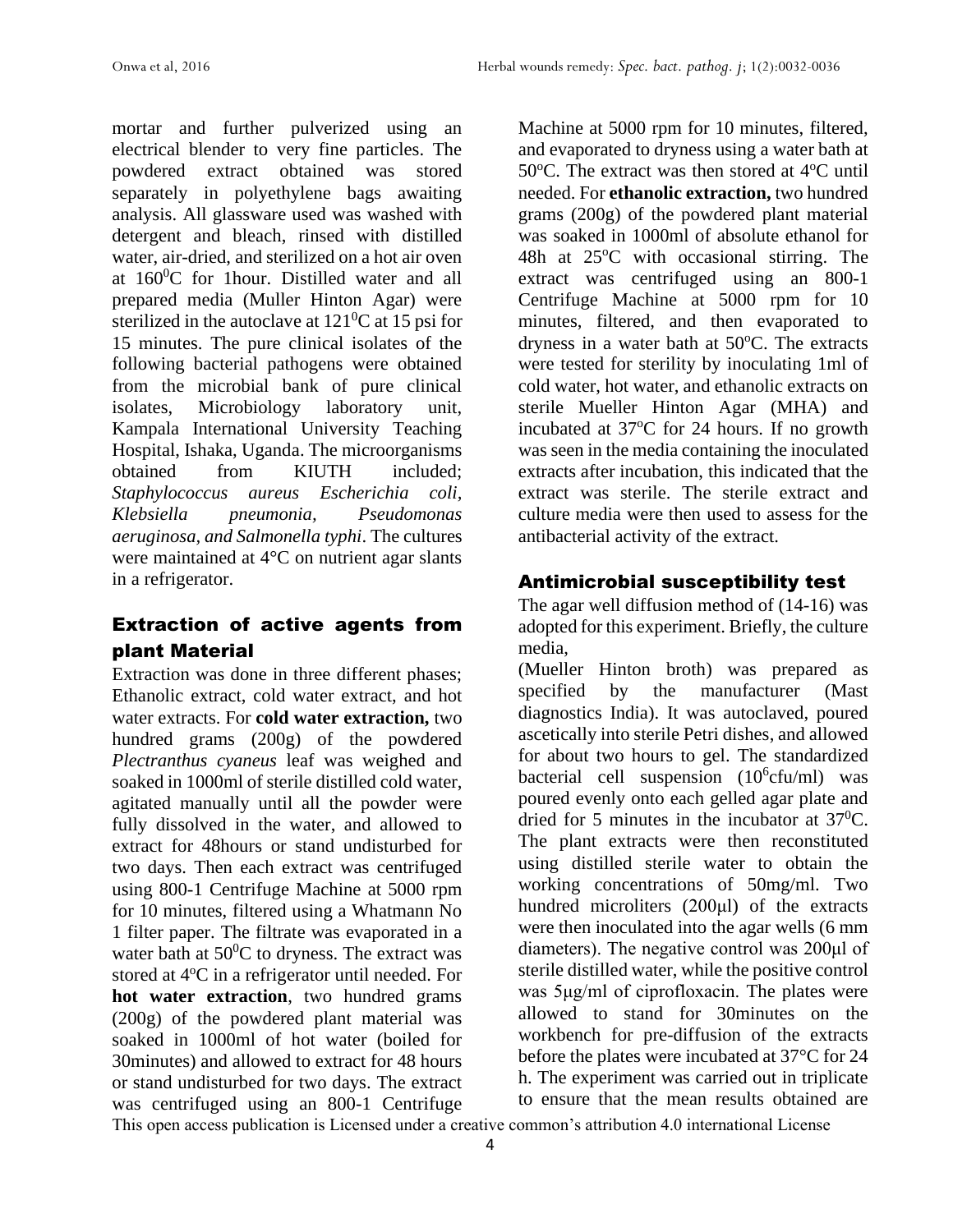more reliable and reproducible. The antibacterial activity of the extracts was determined by measuring and recording the inhibition zones and later comparing the results with the known standard.

## Determination of the minimum inhibitory concentration (MIC).

*Plectranthus cyaneus* leaf extracts that demonstrated significant antibacterial activity by the agar well diffusion method were subjected to MIC assay using micro-broth dilutions techniques (17) as modified by the published guidelines of the Clinical Laboratory Standard Institute (18). Briefly: one ml of 24 h culture of test organisms adjusted to 1.5 McFarland turbidity standard  $(10^7$ CFU/ml) were added to the prepared test tubes containing one ml Mueller-Hinton broth and the different extract concentration of 200, 400, 600, 800, 1000, 1200, 1400, μg/ml obtained by serial dilution and incubated at 37°C for 24h.The dilution with the lowest concentration of plant extractable to cause visible/doubtful turbidity (where turbidity indicates growth) after 18-24hours incubation, was considered the minimum inhibitory concentration (MIC) of the extract.

## Phytochemical screening of the extracts

The different phytochemical compounds in the leaf extracts of *Plectranthus cyaneus* were analyzed according to standard procedures as described by (19-21). They were evaluated for the presence of the following; steroids, saponins, alkaloids, flavonoids, terpenoids, phenols, and tannins as follow;

To test for alkaloids: 0.5g of the sample was accurately weighed and defatted with 5% ethyl ether for 15mins. The defatted sample was then extracted for 20mins with 5.0ml of aqueous HCl on a steam bath. The resulting mixture was centrifuged for 10mins at 3000rpm to remove the filtrate (Supernatant). 1.0ml of the filtrate

was treated with a few drops of Mayer's reagent. Turbidity or precipitation with this reagent was evidence of the presence of **alkaloids.** The ability of saponins to produce frothing in an aqueous solution was used as a screening test for the sample. 0.5g of dried extract was shaken with water in a test tube. Frothing which persists in warming shows evidence for the presence of **saponins.** Five (5.0g) grams of dried leaf extract were stirred with 10.0ml of distilled water, filtered and ferric chloride reagent added. A blue-black precipitate showed evidence for the presence of **tannins.** To 1.0ml of the extract contained in a test tube, 1.0ml of 10% lead acetate was added. The formation of a yellow precipitate indicated the presence of **flavonoids.** To 0.5g of the dried extract extracted using 2.5ml of chloroform in a test tube, 1ml of concentrated sulphuric acid was added to form a lower layer. A reddishbrown interface indicated the presence of steroids. Exactly 0.5ml 0f the chloroform extract of the dried extracts was evaporated to dryness on a water bath and heated with 3ml of concentrated sulphuric acid for 10minutes on a water bath. A grey color indicated the presence of **terpenoids**. To 1ml of extract, 2ml of distilled water was added and few drops of ferric chloride. The red color slightly changed to pale color indicates the presence of **phenols.**

# Results

The result of the antibacterial activity of *Plectranthus cyaneus* against the tested bacterial pathogens showed that only *Staphylococcus aureus* was inhibited by the various fractions of the extract while the other organisms were not inhibited (Table 1). Of the different extracts that inhibited *Staphylococcus aureus*, cold water extract gave the highest zone of inhibition of 22mm followed by hot water extract with 16mm and the ethanolic extract with 12mm. All the isolates were not inhibited by water (negative control) while ciprofloxacin (positive control) inhibited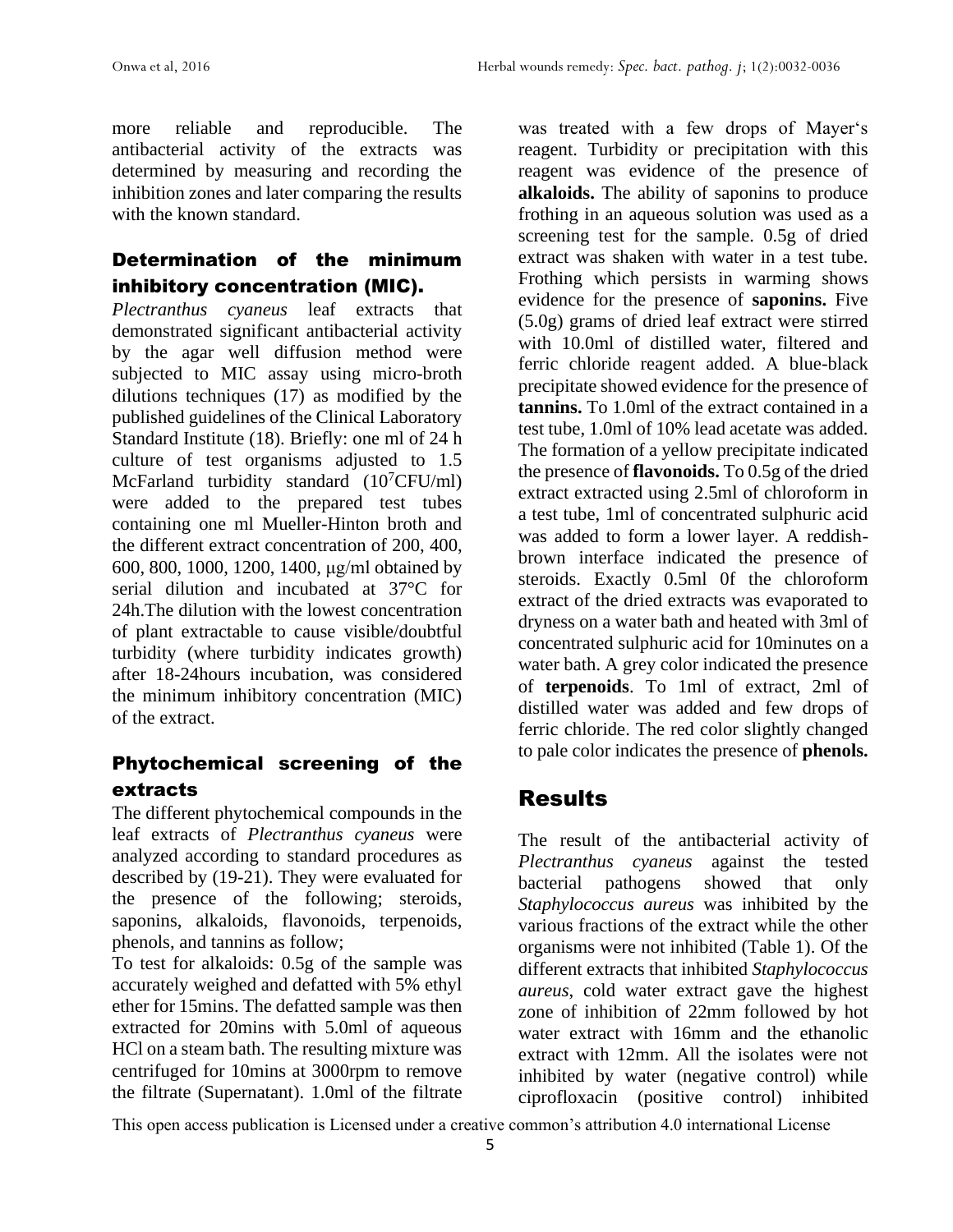*Salmonella typhi* 26mm, *Klebsiella pneumonia* 24mm and *Staphylococcus aureus* 8mm. *Pseudomonas aeruginosa* and *Escherichia coli* were not inhibited by ciprofloxacin (Table 1)

**Table 1: Mean diameter of zones of inhibition of the test bacterial species to the leaf extracts and controls.**

| <b>Test</b> | Cold       | Hot        | Etha       | Cipro     | Wat        |
|-------------|------------|------------|------------|-----------|------------|
| isolate     | wate       | wate       | nolic      | $5\mu g/$ | er         |
|             | r          | r          | 100        | ml        | $(-ve$     |
|             | 100        | 100        | mg/        | $(+ve$    | contr      |
|             | mg/        | mg/        | ml         | contr     | ol)        |
|             | ml         | ml         |            | ol)       |            |
| $P_{\cdot}$ | <b>Nil</b> | <b>Nil</b> | <b>Nil</b> | Nil       | <b>Nil</b> |
| aerugin     |            |            |            |           |            |
| 0           |            |            |            |           |            |
| E coli      | Nil        | <b>Nil</b> | <b>Nil</b> | Nil       | <b>Nil</b> |
| S typhi     | <b>Nil</b> | <b>Nil</b> | Nil        | 26m       | <b>Nil</b> |
|             |            |            |            | m         |            |
| K           | Nil        | <b>Nil</b> | <b>Nil</b> | 24m       | Nil        |
| pneumo      |            |            |            | m         |            |
| S           | 22m        | 16m        | 12m        | 8mm       | <b>Nil</b> |
| aureus      | m          | m          | m          |           |            |
|             | $+0.02$    | $+0.01$    | $+0.2$     |           |            |

Key: Results are means of three replica diameter zones of inhibition values (mm)  $\pm$  *standardeviations (SD)*, Nil = no inhibition. *P. aerugino= Pseudomonas aeruginosa*

Results of the minimum inhibitory concentration showed that the MIC of cold water extract was 600 while that of hot water and ethanol was 800 respectively (Table 2). The result of MIC of cold water, hot water, and ethanol extracts against Staphylococcus strains were 600, 800, and 800 respectively. Results of the phytochemical analysis showed that all the tested phytochemicals were detected in the cold extract while both the hot water extract and the ethanolic extracts had all the other phytochemicals except phenol (Table 2).

| Table 2: Qualitative analysis of the   |  |  |  |  |
|----------------------------------------|--|--|--|--|
| phytochemicals in the leaf extracts of |  |  |  |  |
| <b>Plectranthus cyaneus</b>            |  |  |  |  |

| <b>PYTOCH</b>   | <b>COL</b>  | <b>HOT</b>  | <b>ETHA</b>  |
|-----------------|-------------|-------------|--------------|
| <b>EMICAL</b>   | Ð           | <b>EXTR</b> | <b>NOLIC</b> |
|                 | <b>EXTR</b> | <b>ACT</b>  | <b>EXTR</b>  |
|                 | <b>ACT</b>  |             | <b>ACT</b>   |
| Saponins        | $+++$       | $++$        | $+++$        |
| <b>Tannins</b>  | $+++$       | $++$        | $++$         |
| Flavonoids      | $^{+}$      | $^{+}$      | $^{+}$       |
| Alkaloids       | $^{+}$      | $^{+}$      | $^{+}$       |
| <b>Steroids</b> | $^{+}$      | $^{+}$      | $++$         |
| Terpenoid       | $^{+}$      | $^{+}$      | $+++$        |
| S               |             |             |              |
| Phenols         |             |             |              |

Key: Not detected  $(-)$ ; detected little  $(+)$ , detected moderate (++), detected intense  $(++)$ ,

# **Discussion**

Plectranthus cyaneus leaf extracts were found to produce significant diameters of inhibition against *Staphylococcus aureus* but showed no effect on the other tested microbes which included; *Pseudomonas aeruginosa, Escherichia coli, Salmonella typhi, and Klebsiella pneumoniae*. Ciprofloxacin, which was the standard antibiotic used as positive control did not inhibit *E coli, and P aeruginosa,*  while others such as *Salmonella typhi, Klebsiella pneumonia, and Staphylococcus aureus* were inhibited by the antibiotic (Table 1). This shows that Ciprofloxacin may not be the best control antibacterial agent for Pseudomonas species and E coli. We could have opted for another control antibiotic had it been the leaf extracts showed activity to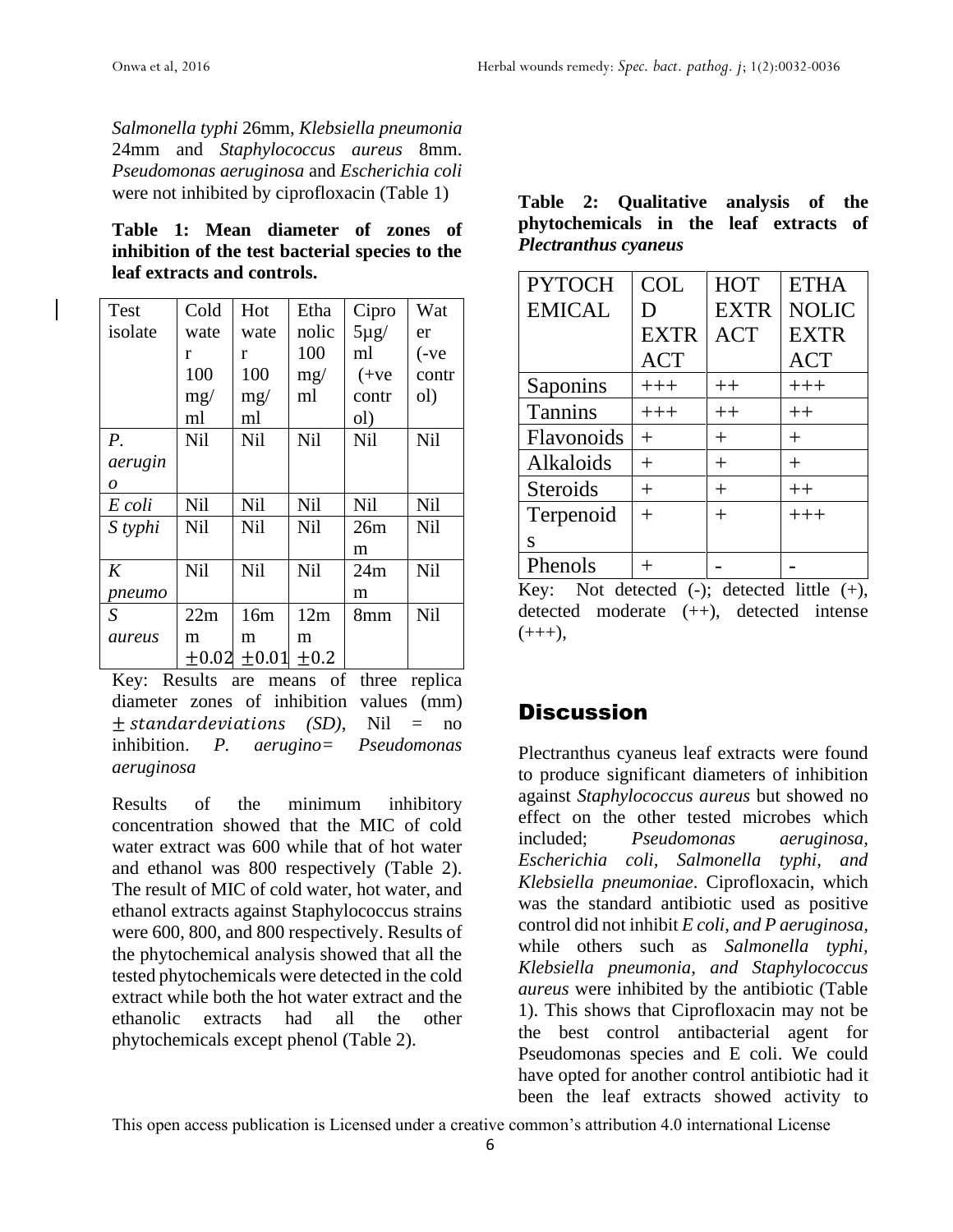Pseudomonas and Escherichia coli while standard did not as shown in (Table 10. However, negative results obtained with both leaf extracts and control confirms the universal acceptability and specificity of ciprofloxacin for use as a control agent in this type of experiment.

*Plectrathus cyaneus* extracts inhibited *Staphylococcus aureus* test isolate. This finding corresponds to other works that show that Plectranthus cyaneus possess some antimicrobial activity (13). However, the different plant extracts showed no effect on the other test microbes (Table 1). The failure of all the extracts to exert antibacterial effect invitro on: *Escherichia coli, Klebsiella pneumonia, Pseudomonas aeruginosa, and Salmonella typhi* may not be enough evidence to conclude that they have no antibacterial activity because the potency of plant extracts depends on the extraction solvent and method used to obtain the extract, the age of the plant when harvested and the amount of the active constituent to be extracted from the plant, which can vary in quality and quantity from season to season (22). Thus, other future studies should use other extraction solvents such as methanol, in addition to water and ethanol tested in this investigation just to expand the research prospecting horizon in-search for active compounds from natural products before concluding that it has or has no activity against the tested organisms. Again, a wide spectrum of herbal parts such as a leaf, bark, root, and stems of young and older plants should be tested to enrich the herbal treatment database available for healthcare providers in resourcelimited developing countries.

It may be logical to say that the extract of *Plectranthus cyaneus* is a candidate narrowspectrum antibacterial agent which can be purified and explored for the full potential of its activities against common disease pathogens. This is because the extracts exhibited activity against gram-positive organisms and not gramnegative organisms. The mechanism of microbial resistance to gram-positive organisms has already been extensively studied and published in global and African literature. However, the inactivity of the extracts to the gram-negative organisms may be due to their cell wall which is a multilayered structure and complex (23) thus protecting the gramnegative organism from the action of the extracts and hence making them resistant to the leaf extracts.

The cold extract exhibited the largest diameter (22mm) followed by hot (16mm) and ethanolic (12mm). This result further supports the claim by natives about the effectiveness of the herb since the extraction method mostly used by them was cold water which produced the largest zone of inhibition (Table 1). The relatively high minimum inhibitory concentration value of *Plectranthus cyaneuos* against *Staphylococcus aureus* was indicative of low activity. The observed MIC of leaf extracts of Plectranthus cyaneuos although showed low activity was still within the acceptable range of 100–1000 μg/ml, to enable us to decide that the leaf extract had activity against *Staph aureus* and possibly other wound pathogens. Based on this observation, it can be inferred that the use of such leaf by the Ishaka-Bushenyi municipality dwellers is hereby validated its use for wound treatment confirmed for mono-microbial infections but may be less potent in polymicrobial infections involving gram-positive and negative organism. The reported minimum inhibitory concentration (MIC) of any plant extract higher than the range of 100–1000 μg/ml may be considered not active as previously suggested in the literature (24-25).

In Table 2**,** the phytochemical components identified in the leaf extracts, included; Flavonoids, tannins, saponins, phenols, steroids, alkaloids, and terpenoids, hence the wound healing effect of the leaf of Plectranthus cyaneuos and other of its observed biological effect may be due to the presence of the identified phytochemicals. Flavanoids are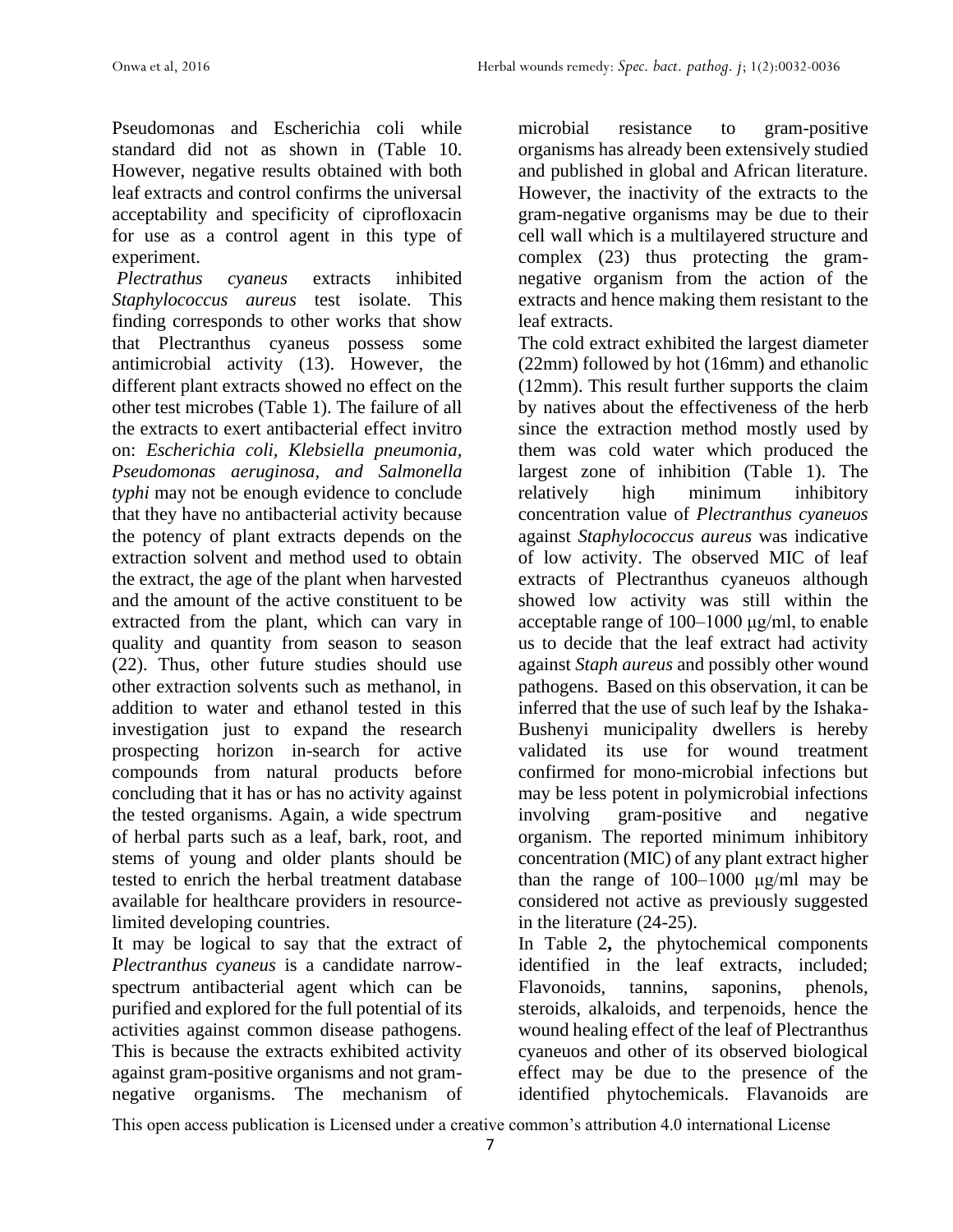phenolics structures containing one carbonyl group complexes with extracellular and soluble protein and with bacterial cell walls, thus exhibits antibacterial activity through these complexes (26). Tannins on the other hand have been found to form irreversible complexes with proline-rich proteins (27) resulting in the inhibition of the cell protein synthesis. Plants that have tannins as their main component are astringent and are used for treating intestinal disorders such as diarrhea and dysentery.

Terpenoids have been demonstrated to be active against bacteria, fungi, viruses, and protozoa (28), which has enabled food scientists to use terpenoids present in essential oils of plants to control *Listeria monocytogenes*  (29). The mechanism of action of terpenes is by lipophilic membrane disruption. Indeed [30], found that increasing the hydrophilicity of kaurene diterpenoids by the addition of a methyl group drastically reduces their antimicrobial activity.

## Conclusion

This study had demonstrated that the leaf extracts of *Plectranthus cyaneus* possess antibacterial activity against *Staphylococcus aureus* thus justifying its use by the natives as a traditional herbal medicine in wound treatment. Also, the other biological effects of the leaf of the plant observed by the natives might be due to the phytochemical components present.

## References

- 1. Hugo WB and Russell AD. Pharmaceutical Microbiology. 6<sup>th</sup> ed. Blackwell Science Publishers. 2003
- 2. Schmidt GJ, Schilling EE. Phylogeny and biogeography of eupatorium (asteraceasereupatorieae) based on its nuclear sequence. *American Journal of Botany*. 2000; 87(5): 716-726.
- 3. Xu XM, Fan YY, Feng WY, Mi ZH, Weng XB. Antibiotic resistance determinants of a group of multidrug-resistant *Acinetobacter baumanni* in China. *J. Antibiot* 2014;67: 39-44
- *4.* Marasini BP, Baral P, Aryal P, Ghimire KR, Neupane S, Dahal N, Singh A, Ghimire L, Shrestha K. Evaluation of antibacterial activity of some traditionally used medicinal plants against human pathogenic bacteria. *Biomed. Res. Int.* 2015; 2015:265425, 6 pages. doi: 10.1155/2015/265425.
- 5. WHO. Antimicrobial resistance. Global report on surveillance. 2014
- 6. Rossolini GM, Arena F, Pecile P, Pollini S. Update on the antibiotic resistance crisis. *Curr. Opin. Pharmacol* 2014; 18: 56-60.
- 7. Edelsberg J, Weycker D, Barron R, Li X, Wu H, Oster G, Badre S, Langeberg WJ, Weber DJ. Prevalence of antibiotic resistance in US hospitals. *Diagn. Microbial. Infect. Dis.* 2014; 78: 255-262.
- 8. Daferera DJ, Ziogas BN, Polission M. The effectiveness of plant essential oils on the growth of Botrytis *cinerea, Fusarium*  species, and *Clavibacterium michiganensis*. *Crop. Prot*. 2003; 22: 39- 44.
- 9. Aiyegoro OA, and Okoh AI. Use of bioactive plant products in combination with standard antibiotics. Implications in antimicrobial chemotherapy. Journal of Medicinal Plants Research. 2009; 3(13): 1147-1152.
- 10. Chong KT and Pagano PJ. Invitro combination of pnv-140690, a human immunodeficiency virus type 1 protease inhibitor with ritonavir against ritonavirsensitive and resistant clinical isolates. Antimicrob. Agents. Chemo. 1997; 41(2): 2367-2377.
- 11. Jahan N, Ahmad M, Mehjabeen Zia-ul-Haq M, Alam SM, Qureshi M. Antimicrobial screening of some medicinal plants of